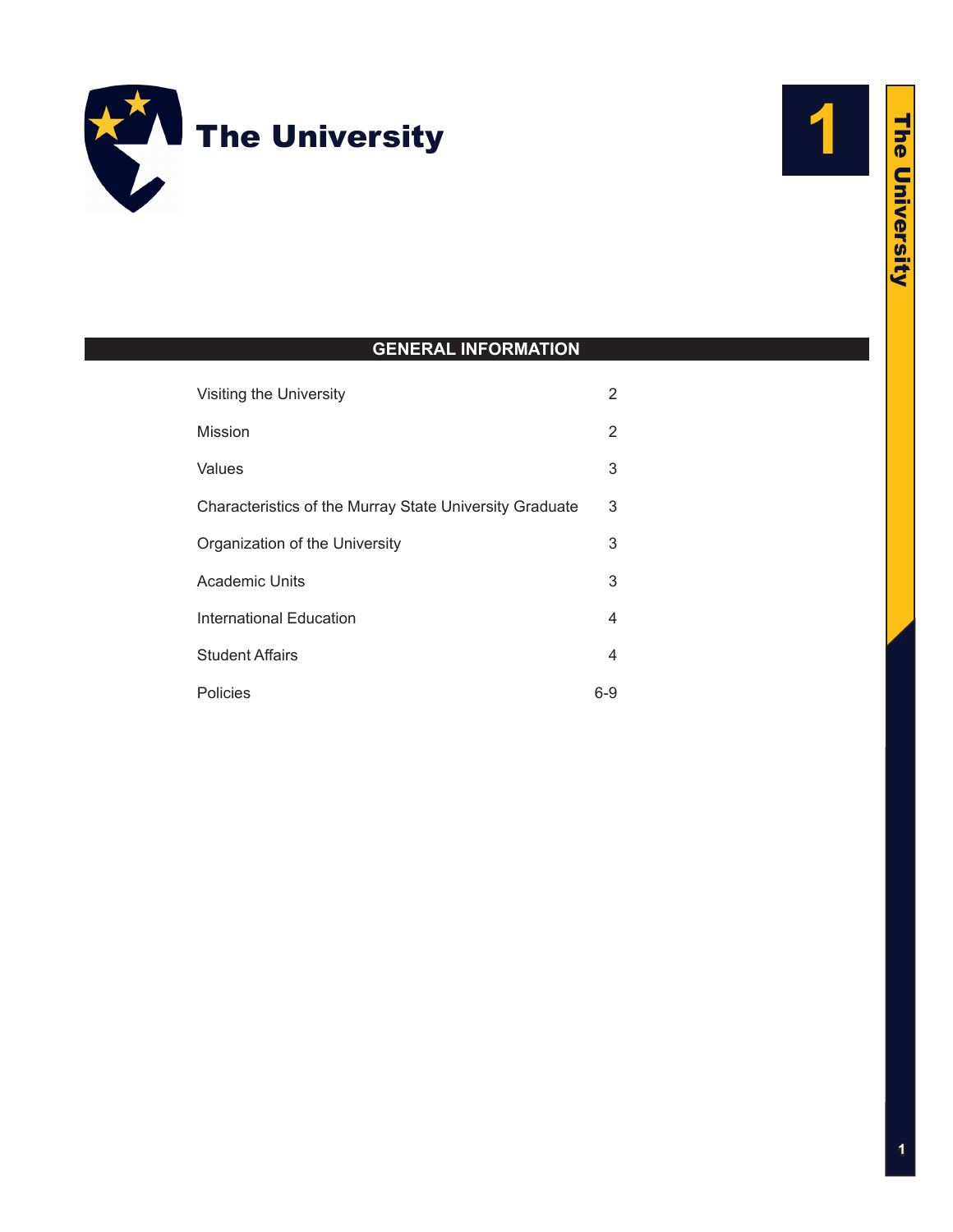<span id="page-1-0"></span>

*To build on our reputation as one of the best student-centered, comprehensive universities in the nation.*

For over 90 years, Murray State University has been the cornerstone of higher education in the western end of the Commonwealth, providing economic development, cultural experience, fine art, knowledge, and tradition to the people and businesses of this region. The University has grown to an enrollment of over 10,000 since its foundation in 1922, welcoming students from the service region, across the United States, and more than 50 countries to an inclusive campus abounding with opportunity and rich experiences...*hope, endeavour, and achievement*.

Murray State's excellence through academic programs, quality faculty, innovative student initiatives, characteristic facilities, and dedicated staff has resulted in continuous accreditation by the Southern Association of Colleges and Schools Commission on Colleges (SACSCOC) since 1928, and most recently achieved a perfect review—a goal which institutions strive to achieve. Individual program accreditations have also been awarded in art, chemistry, civil engineering technology programs, communication disorders, counseling, dietetics, engineering physics, journalism and mass communications, music, nursing, occupational safety and health, school administration, social work, speechlanguage pathology, teacher education, and veterinary technology, as well as several business programs.

Murray State University has a commitment to extend its educational programs throughout the region. Off-campus courses are available at a number of sites including Fort Campbell, Henderson, Hopkinsville, Madisonville, and a newly-constructed instructional facility in Paducah. In addition to teaching courses on-site at these locations, the university provides a variety of distance learning alternatives for students who may not be able to attend classes on the main campus, including interactive television courses, web courses, and self-paced study.

The international dimension of the university's offerings include summer study-abroad programs in several countries and direct exchange programs for students and faculty with universities on five continents — Africa, Asia, Australia, Central America and Europe. On campus, the English as a Second Language program prepares nonnative speakers of English for full-time study and for future professional careers.

The university's main campus is in Murray, a city of over 17,000 and the winner of the designation, "Friendliest Small Town in America" from Rand McNally and *USA Today*. Being in the renowned lake region of far west Kentucky, Murray offers the faculty, staff, and students a wealth of opportunity to enjoy the outdoors. Land Between the Lakes, a national recreation area situated between Kentucky and Barkley lakes, is a 20-minute drive from campus and there are four of the finest state parks in Kentucky within an hour of the city.

The main campus comprises over 74 major buildings, including classroom and office buildings and two libraries. The Waterfield Library houses the circulating collection, reference sources, government documents, microforms and periodicals. The historic Pogue Library contains special materials relating to the history and culture of west Kentucky and the region.

Noteable campus facilities also beneficial to this region and beyond include:

- The Arboretum, located on a 10-acre section of Murray State's Pullen farm, offering a fully accessible horticultural display for educational and regional use ranging from open prairie to display and community gardens. A functional educational pavilion/outdoor classroom is available for use by MSU or community groups.
- The CFSB Center, Lovett Auditorium, and the Robert F. Johnson Theatre serve as venues for musical and theatre productions, concerts, and lectures.
- The Price Doyle Fine Arts Center, offering excellent facilities for fine arts programming and featuring year-round art exhibitions, a variety of musical performances, and a season of full-scale theatre productions.
- Listed with the National Registry of Historic Sites, the Wrather West Kentucky Museum, offers programs, exhibits and collections of west Kentucky history, as well as, traveling exhibits.

Four agricultural laboratory/research farms totalling 571 acres, an animal health technology facility, and the Wm. "Bill" Cherry Agricultural Exposition Center are all within a mile of campus. Regional veterinarians and animal owners benefit from the animal disease diagnostic services provided at the university's Breathitt Veterinary Center in nearby Hopkinsville, Kentucky; in addition, animal health technology students receive instruction, conduct research, and perform field service investigations at the accredited facility.

In its tenth decade of service, Murray State University's mission focuses on undergraduate, graduate, and professional instruction as well as enhancement of the educational, economic, and cultural opportunities of the people of west Kentucky.

# Visiting the University

Murray State encourages and welcomes visitors to campus. Visitors have the opportunity to meet with an admission counselor, tour campus, and meet with faculty in their areas of interest. You may schedule your campus visit on line at [www.murraystate.edu/campus/planvisit](www.murraystate.edu/campus/planvisit ) or by calling the Office of Recruitment at 800-272-4678 ext. 2. During the fall and spring semesters, office hours are 8:00 a.m. to 4:30 p.m. (CST) Monday through Friday, and at 10:00 a.m. on selected Saturdays. Office hours vary during summer sessions and holidays.

### Mission

Murray State University serves as a nationally recognized residential comprehensive university, with a strong extended campus and online presence, offering high-quality associate, baccalaureate, masters, specialist and doctorate degrees. Academic programs are offered in the core areas of arts and sciences, agriculture, business, health and human services, teacher education, communications, engineering and applied technologies, and nursing. Teaching, research, and service excellence are core values and guiding principles that promote economic development and the well-being of the citizens of the Commonwealth of Kentucky and the region.

Murray State University places a high premium on academic outreach, collaborative relationships with alumni, the public schools, business and industry, governmental agencies, and other colleges and universities at home and abroad. Murray State University prepares graduates to function in a culturally diverse, technologically oriented society and increasingly interdependent world. The University is committed to international education as an integral dimension of the university experience.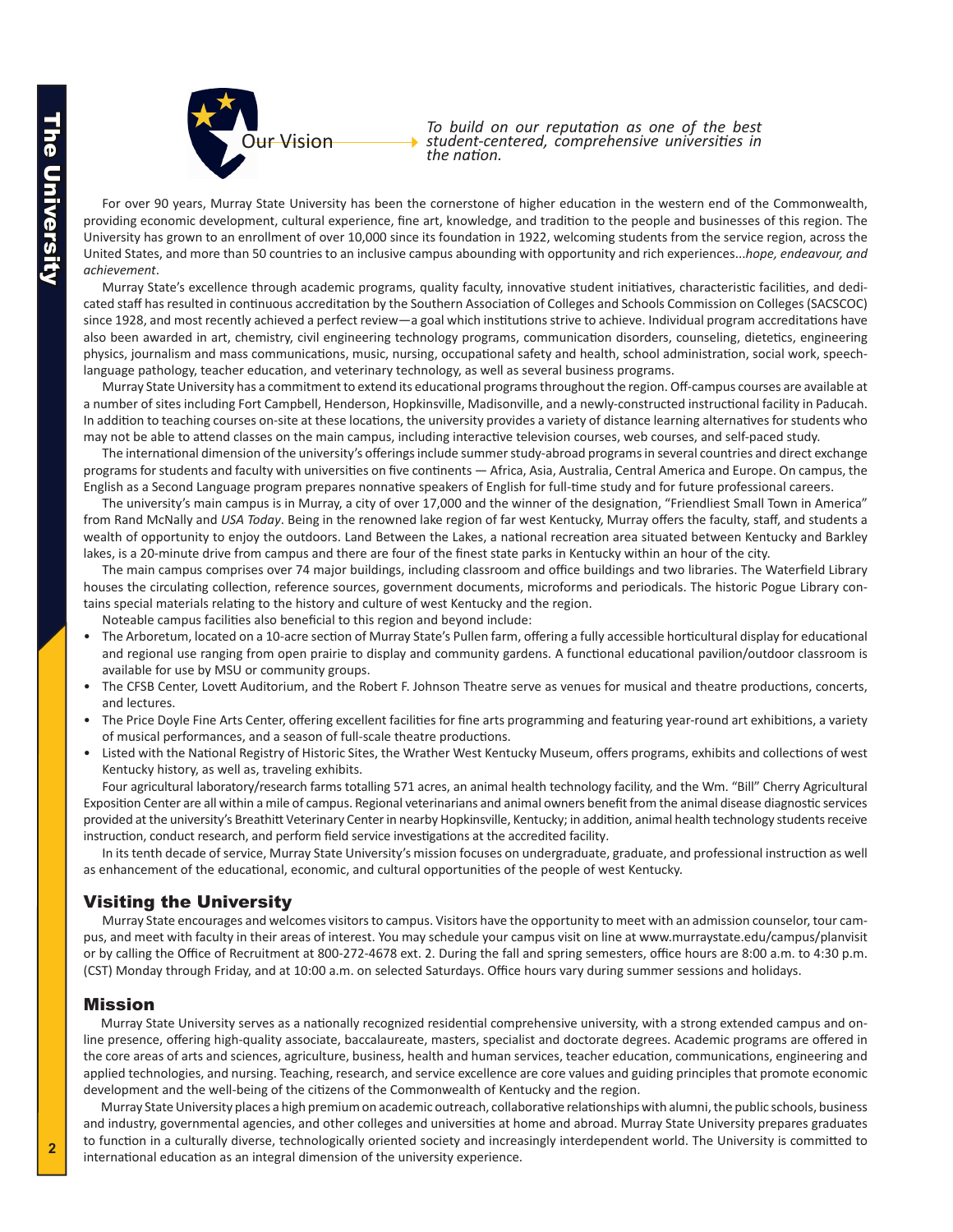<span id="page-2-0"></span>Murray State University emphasizes student-centered learning and educational experiences that include first year experience, internships, study-abroad programs, service learning, research and creative projects, residential colleges, student organizations, and experiential learning activities.

# Values

### *• Accessibility*

Murray State values broad, equal, and affordable educational access for all.

**•** *Academic Freedom*

Murray State values the generation and free exchange of ideas in a peaceful and orderly environment that encourages communication and the resolution of differences.

**•** *Accountability*

Murray State values a comprehensive accountability system through outcomes assessment and institutional effectiveness, supporting our primary mission as a university.

**•** *Diversity*

Murray State values attracting, developing, and maintaining a diverse, high-quality faculty, staff, and student body.

**•** *Excellence*

Murray State values a sustained commitment to teaching, research, and service excellence.

**•** *Integrity*

Murray State values an environment that demands high levels of professional and academic ethics.

**•** *Nurturing Environment*

Murray State values a safe, friendly, and supportive campus and community environment.

**•** *Shared Governance*

Murray State values a culture of shared governance, open communication, and understanding among administration, faculty, staff, and students.

**•** *Student-Centered Learning*

Murray State values an environment that fosters the engagement of the student in the learning process both in and beyond the classroom.

# Characteristics of the Murray State University Graduate

The excellence of a university's baccalaureate program is ultimately best demonstrated by the qualities, characteristics, and performance of its graduates. Murray State University sets as its goal a baccalaureate experience that ensures graduates who:

- **I.** Engage in mature, independent, and creative thought and express that thought effectively in oral and written communication;
- **II.** Understand and apply the critical and scientific methodologies that academic disciplines employ to discover knowledge and ascertain its validity;
- **III.** Apply sound standards of information gathering, analysis, and evaluation to reach logical decisions;
- **IV.** Understand the roles and applications of science and technology in the solution of the problems of a changing world;
- **V.** Demonstrate a critical understanding of the world's historical, literary, philosophical, and artistic traditions;
- **VI.** Understand the dynamics of cultural diversity, of competing economic and political systems, and of complex moral and ethical issues;
- **VII.** Understand the importance of and engage in ethical behavior and responsible citizenship;
- **VIII.** Understand the importance of the behaviors necessary to maintain a healthy lifestyle;
- **IX.** Demonstrate mastery of a chosen field of study; and
- **X.** Value intellectual pursuit and continuous learning in a changing world.

# Organization of the University

The government of the university is vested in the Board of Regents of Murray State University, a corporate body established by statute and enjoying all immunities, rights, privileges and franchises of an educational governing body.

The president serves as the chief executive officer of the university and as such is ultimately responsible to the Board of Regents for all matters pertaining to the institution. The president reports directly to the board.

Following the organizational structure established by the Board of Regents, responsibility for most operational units of the university is divided between four executive officers who report to the president: the provost and vice president for academic affairs, the vice president for administrative services, the vice president for marketing and outreach, and the vice president for student affairs. These four vice presidents serve as the president's management team, advising the president on the operation of the university, making recommendations on the establishment of administrative policy, and executing responsibilities, both individually and collectively, within the university governance system. The provost and vice president for academic affairs is the senior vice president of the university.

# Academic Units

Murray State University is comprised of four colleges and two schools. The colleges are Business; Education and Human Services; Humanities and Fine Arts; and Science, Engineering and Technology. The School of Agriculture and the School of Nursing and Health Professions complete the academic structure. Students are offered unique programs of human endeavor with interdisciplinary study to provide a broad educational perspective.

The Arthur J. Bauernfeind College of Business offers programs in accounting, advertising, business administration, computer science, economics, economic development, finance, graphic communications management, information systems, journalism, logistics and supply chain management, management, marketing, mass communications, organizational communication, public relations, telecommunications systems management, and television production.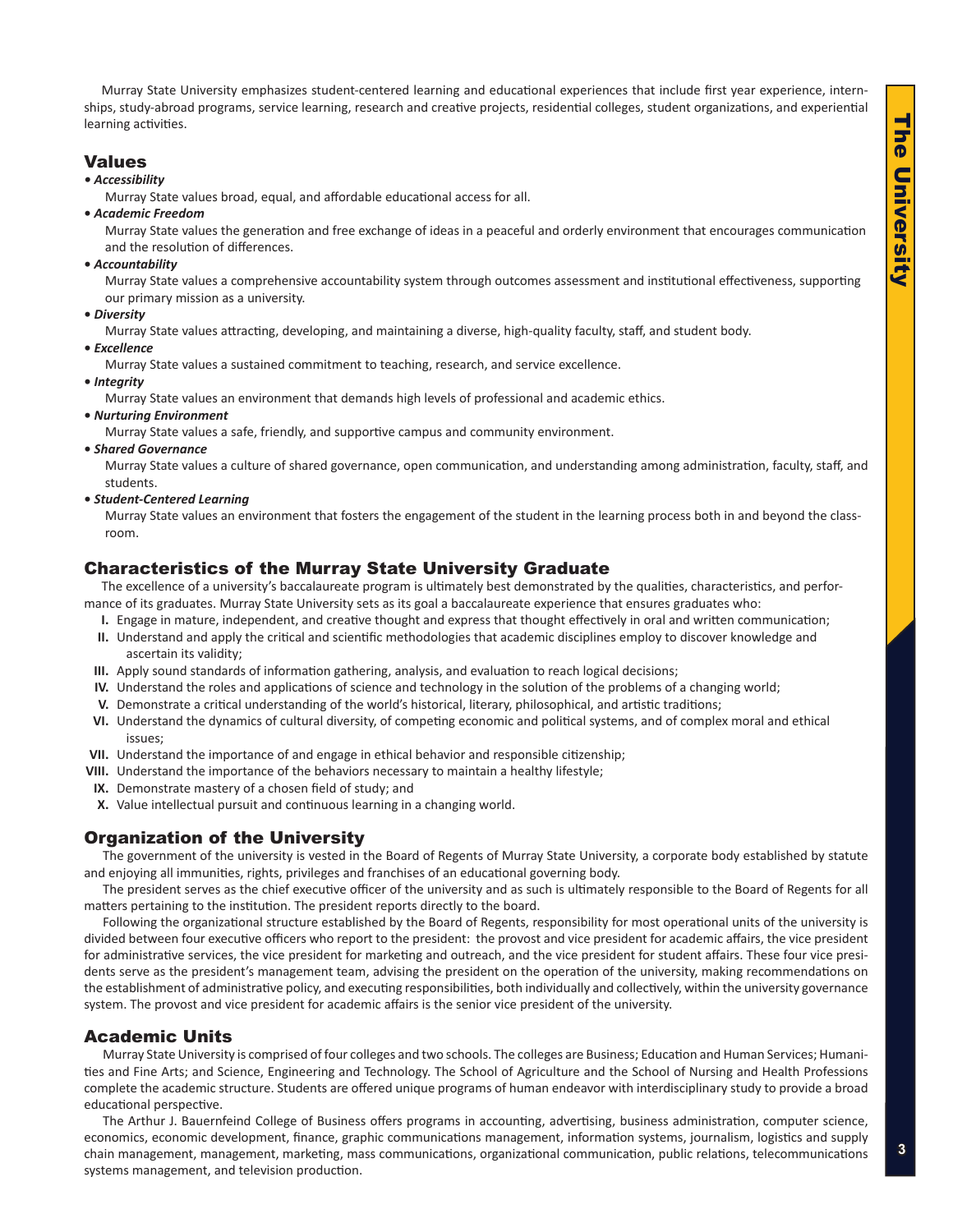<span id="page-3-0"></span>The College of Education and Human Services offers programs in career and technical education, communication disorders, criminal justice, education administration, elementary education, health and physical education, human development and leadership, interdisciplinary early childhood education, learning and behavior disorders, library media, middle school education, nonprofit leadership studies, postsecondary education, reading and writing, recreation and leisure services, school counseling, secondary education, social work, special education, speech-language pathology, and teacher education and professional development. The college also offers an Ed.D. in P-20 and Community Leadership.

The College of Humanities and Fine Arts offers programs in art, creative writing, English, French, German, history, international studies, Japanese, liberal arts, music/music education, music business, philosophy, political science, psychology, public administration, sociology, Spanish, teaching English to speakers of other languages, and theatre. A doctorate is offered in English Pedagogy and Technology.

The Jesse D. Jones College of Science, Engineering and Technology offers programs in applied engineering and technology management, applied physics, biology, chemistry, civil engineering technology, electromechanical engineering technology, engineering graphics and design, engineering physics, geosciences, industrial technology, manufacturing engineering technology, mathematics, occupational safety and health, physics, sustainability studies, telecommunications systems management, and wildlife and conservation biology.

The Hutson School of Agriculture offers programs in agriculture, agriculture science, and animal technology.

The School of Nursing and Health Professions offers the Bachelor of Nursing, the Master of Science in Nursing with options in several specialized nursing careers, and the Doctor of Nursing Practice. Health profession programs are offered in athletic training, public and community health, exercise science, and nutrition, dietetics and food management.

Murray State University maintains high academic standards in a wide variety of programs, offers close student/faculty relationships, and provides career and job placement counseling.

# International Education

**International Education Policy**. The mission of Murray State University includes as a priority the commitment to international education in order to prepare students to function in an increasingly interdependent world. Through its Institute for International Studies and related efforts, the university supports and encourages the development of international content across the curriculum, the provision of opportunities for international experience for both students and faculty, the active and continuous exploration of international issues on campus, and the meaningful involvement in the life of the university of international students and scholars.

**Institute for International Studies.** The Institute for International Studies (IIS) was created for the unified coordination of international programs and activities at Murray State University. Evolving from the separately created Center for International Programs (1981) and the English Language Institute (1993), IIS supports Murray State's commitment to international education as an integral dimension of the university experience. IIS provides the following services to students, faculty and the community:

- Assistance to International Students and Scholars. Full-time international student advisors provide assistance in addressing the academic, personal, intercultural, and immigration needs of international students. Additionally, IIS provides students, research scholars and visiting faculty with orientation programs, immigration advising; and cultural enrichment activities. The International Student Organizations offer an active, caring community of support for almost 500 students from more than 60 countries.
- • **Study Abroad.** The Education Abroad unit of IIS supports and trains students, faculty, and staff to participate in programs abroad. Faculty and Professional Staff are invited to submit program ideas annually and receive training and support for program development. Student programs abroad are supported through a team of advisors, an extensive scholarship program, and widespread academic and administrative support across campus. MSU provides opportunities to study across the globe in all academic areas in both English-speaking and foreign language environments. Students can study with their own MSU faculty on Signature Programs for semesters, winter break, spring break, or summer break; through direct enrollment semester and year exchange programs in universities abroad; or through one of several consortia providing semester, summer, and winter programs, including the Cooperative Center for Study Abroad (CCSA), International Business Seminars (IBS), and the Kentucky Institute for International Studies (KIIS). Study abroad programs combine formal academic coursework with hands-on experiences on location.
- **Special Program Development.** IIS is involved in initiating special programs with an international emphasis. Internal and external groups can work to develop programs to support their specific interests. *These have ranged from lecture series to longer curricular programs designed for language study, ESL training, or professional development.*
- • **Curriculum Support.** With IIS support, the university has also developed and refined an international affairs curriculum on campus, initiated an English-as-a-Second-Language Program, created professional development seminars abroad, supported the development of a graduate TESOL program, and worked toward the creation of degree programs at home and abroad.
- English as a Second Language Program. The ESL Program prepares nonnative speakers of English for full-time study at Murray State or other North American schools. Through careful assessment, intensive instruction, and out-of-class activities such as field trips, seminars, and a mentoring program, international students receive the personal attention they need to advance their English skills. For more information, see the section on International Student Admission in *Undergraduate Admission*s or *Graduate Admissions*.

# Student Affairs

The primary concern of Student Affairs is the student. This concern encompasses retention, welfare, and growth and development in all dimensions of student life including educational, vocational, social-cultural, civility and tolerance, psychological, values clarification and physical. Student Affairs provides a variety of educational and administrative services, programs and activities in support of the Strategic Plan of the university. It is committed to excellence in and the integration of curricular and co-curricular activities to ensure a supportive living-learning environment.

Student Affairs' offices include Adventures in Math and Science; Campus Recreation/Wellness Center; Career Services; Curris Center; Dining Services; Governor's Minority Student College Preparation Program; Health Services; Housing; LBGT Programs; Multicultural Affairs; Student Conduct; Student Disability Services; Student Government; Student Involvement; Student Organizations; Student Support Services; University Counseling Services; University Post Office; University Store; and the Women's Center. These units are coordinated through the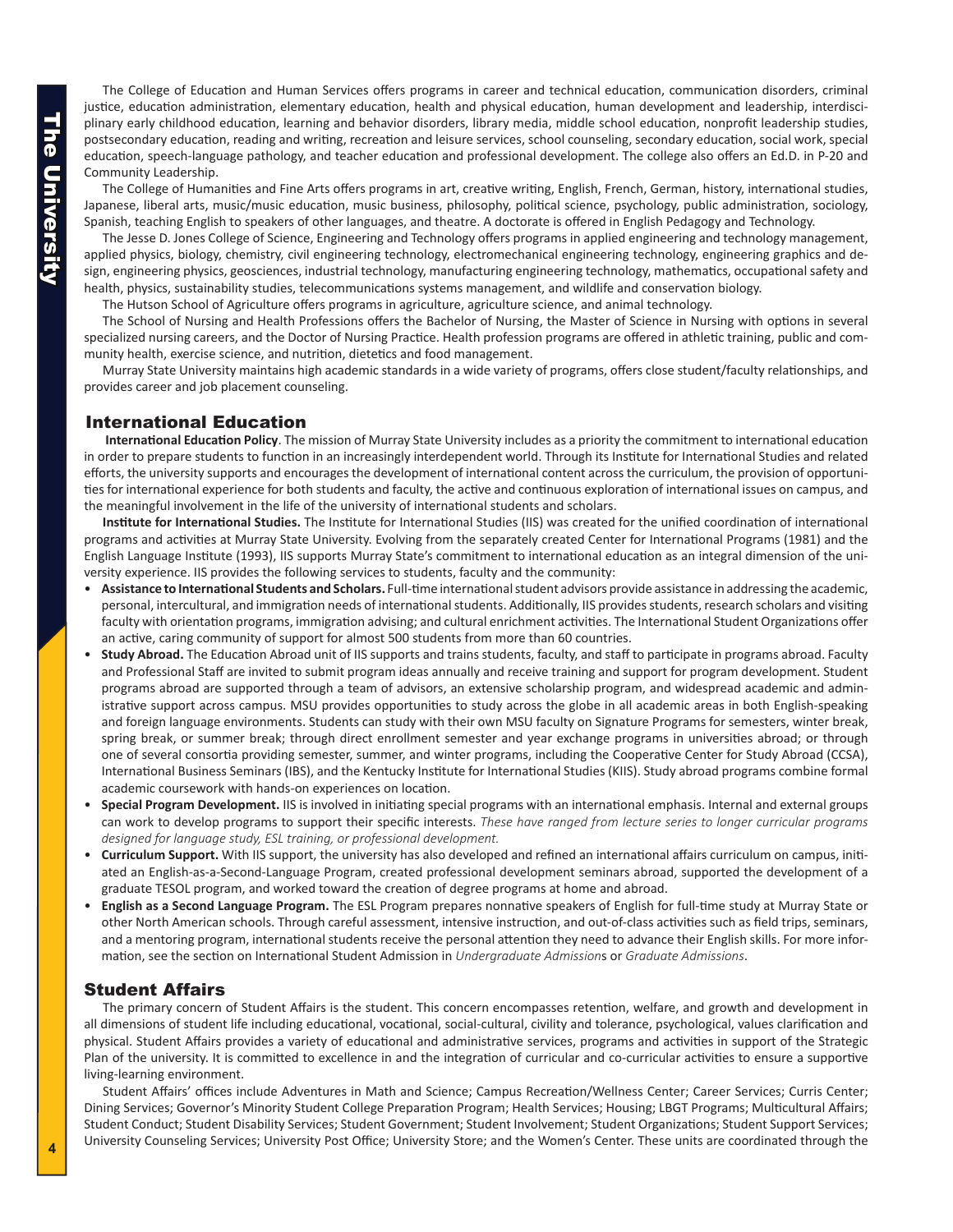Office of Student Affairs, located on the fourth floor of Wells Hall, 270-809-6831. Students, their families, and the public are encouraged to contact any of these offices for information and assistance with any student-related concern. To view the *Student Life Handbook*, visit www. murraystate.edu/headermenu/administration/studentaffairs/policies.aspx.

## Statement on Research Involving Human Subjects

Murray State University faculty and students must adhere to strict rules regarding the use of human subjects in research. All research involving human subjects (including, but not limited to the use of existing records as well as the collection of new data) must be reviewed and approved in advance by the University Institutional Review Board (IRB). Failure to obtain IRB approval or to follow IRB approved research protocols can result in serious penalties as well as restrictions on the use and dissemination of research findings. Faculty and students should consult the *IRB Procedures and Guidelines* for information on this subject.

## General Student Complaint Procedure

Murray State University recognizes that there are times in which a student might have a grievance with University staff or faculty that does not fit the scope of other formal complaint/grievance policies or procedures. The following procedure provides a formal avenue for the resolution of a student complaint in the event that such differences cannot be resolved informally.

### **Definitions.**

**Complainant:** one who has a grievance or complaint within the scope of this procedure.

**Respondent:** one against whom a grievance is asserted.

**Days:** Calendar days.

Faculty: all persons, whether full or part-time, who are responsible for, assist in, or administer the instructional program. (See Sec. 2.1 of the Faculty Handbook for a complete definition.)

**Staff:** employees of Murray State University in non-teaching activities of various types in support of the educational, research, and service programs of the University. (See Sec. II.A of the MSU Personnel Policies and Procedures Manual for a complete definition.)

**Grievance:** an allegation by a student of improper treatment of that student or of violation, misinterpretation, or improper application of existing policies, rules, regulations, practices, and/or procedures which the student believes to be unfair, inequitable, or a hindrance to that student's effective performance. Disputes which are addressed in University, College, and Departmental policies or procedures should be resolved under those provisions and will not be considered under these procedures. For instance, disputes related to grades are addressed by the Grade Appeals Policy, allegations of discrimination against a University employee are addressed by the University policy, "Reporting Allegations of Discrimination and Discrimination Grievance Procedures," and grievances related to student employment are handled through the Student Employment Grievance Procedures published in the Student Employment Handbook. Disputes between students should be directed to the Assistant Vice President of Student Affairs.

**Submitting Documents.** Any complaint, response, appeal, notice, or other document which is to be submitted in writing by a party must be submitted to the employee designated and must be submitted by hand-delivery or U.S. mail. No such document should be submitted electronically by, for example, email. Any such document will be deemed timely if it is postmarked within the time period for submitting the document.

**Limitations.** A written grievance as provided in Step 3 must be initiated within forty-five (45) days of the most recent alleged incident giving rise to the grievance. Any special circumstance or request involving the time limitation set forth above will be considered and evaluated by the appropriate Academic Dean in the case of a faculty or staff respondent employed in Academic Affairs, or Director in the case of a grievance filed against a staff member employed in a non-Academic Affairs unit.

**Procedures. Step 1.** Before a formal grievance may be filed, the Complainant must discuss the grievance with the member of the faculty or staff with whom the dispute exists. In the event that the Respondent is a teaching assistant, the faculty supervisor should also be present during these discussions. A decision regarding the grievance must be made within 3 days of the meeting and any agreement reached between the parties will be reduced to writing.

**Step 2.** Should the matter not be resolved to the satisfaction of the Complainant, and within 5 days of completion of Step 1, informal discussion should be sought with the Respondent's supervisor. A decision regarding the grievance must be made within 3 days of the meeting and any agreement reached between the parties will be reduced to writing.

In the event the Respondent's supervisor is the Dean or Director of the area in which the Respondent is employed, the Complainant should proceed to Step 3.

**Step 3.** Once the means of informal resolution on the collegiate/unit level as described above have been exhausted, and within the time stated above under Limitations, the Complainant must provide his/her complaint in writing to the Academic Dean (in the case of a faculty or staff respondent employed in Academic Affairs) or to the unit Director (in the case of a staff respondent who is not employed in Academic Affairs). The written statement shall (1) state the nature of the complaint, (2) state how the Complainant has been affected, (3) state which University policies are involved (if applicable), (4) state how the Respondent is involved in the grievance, (5) state the facts upon which the complaint is based, and (6) state the relief requested by the Complainant.

**Step 4.** The Academic Dean or Director will immediately forward a copy of the complaint to the Respondent. The Respondent may submit a written response to the Dean or Director within 7 days from the time the complaint is hand delivered or 10 days from the date the complaint is mailed to the Respondent.

A copy of any response from the Respondent will be provided to the Complainant.

**Step 5.** The Academic Dean or Director will proceed with the review of the Complaint.

The Academic Dean or Director will conduct such review as is believed is warranted. The Dean/ Director may determine that the complaint can be decided based upon the written documents provided by the parties. The Dean/Director may determine additional proceedings are warranted. This may include meeting with the Complainant and the Respondent to gather additional facts and information about the allegations in the complaint. At any such meeting, the parties may be allowed to present other documents and individuals who may have relevant information. If the parties are able to reach an agreement regarding the grievance, the agreement will be reduced to writing.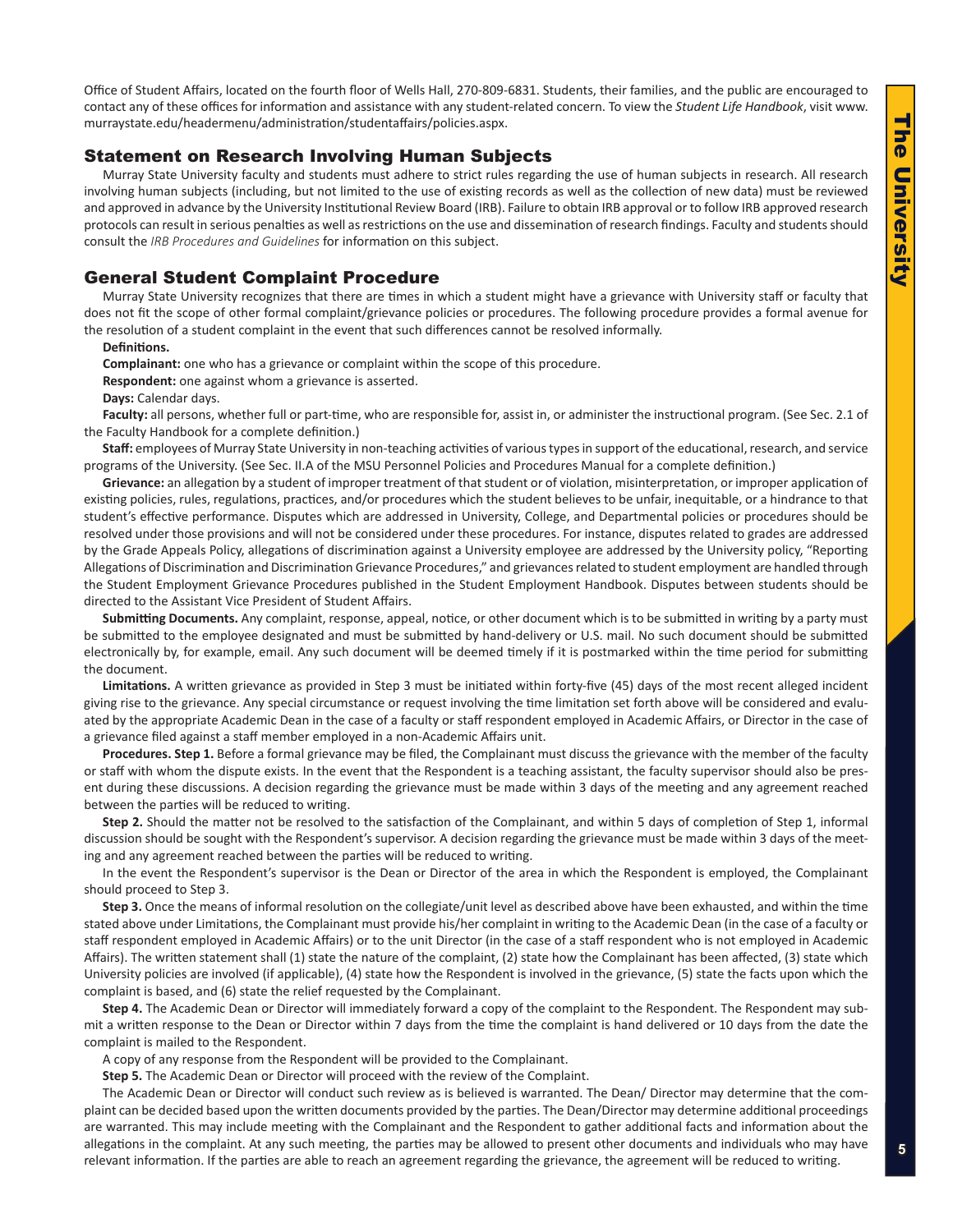<span id="page-5-0"></span>**The University** The University

The parties will be kept informed as to the progress of the review and will be advised of, and given the chance to respond to, any new information.

Once the review is finished, a report will be prepared by the Academic Dean or Director and distributed to the Complainant and Respondent. The report will review the allegations in the complaint and any response and the factual findings from the review. The report will be based upon assertions and allegations to which the parties have had the opportunity to respond. The report will also state the Dean/ Director's conclusions as to whether the complaint is valid. If the complaint is supported the Dean/Director will determine the relief, if any, to be provided to the Complainant.

**Step 6.** If the report of the Dean or Director is unsatisfactory to either party, that party may appeal to the Vice President of the area in which the Respondent is employed. That party will have 7 days from the time the report is hand delivered or 10 days from the date the report is mailed to submit an appeal.

The appeal will be instituted by the appealing party's presenting to the Vice President a detailed written statement of the grounds for appeal; the party appealing will also provide the Vice President with a copy of the decision from the Dean/Director. A copy of the written statement will be provided to the other party who will have 7 days from the time the report is hand delivered or 10 days from the date the report is mailed to submit a response to the Vice President. The Vice President will provide a copy of any response to the party filing the appeal.

The Vice President will review the appeal. The Vice President may determine from the statement of appeal and response that the appeal can be decided based upon the previous decision and the documents from the parties. In that case, the Vice President will review the decision and the arguments presented, and will submit a decision with supporting reasons to the parties and the Dean/Director. If the Vice President believes that additional proceedings are warranted in order to consider the appeal fully, he/she will develop rules of procedure.

The final decision in all such appeals will be made by the Vice President. If the complaint is supported the Vice President will determine the relief, if any, to be provided to the Complainant.

**General** - In the event the applicable Dean or Director is the Respondent, the Complainant should notify the applicable Vice President at the completion of Step 1 and the Vice President will appoint an individual to fulfill the functions of that Dean/Director under these procedures. The matter will then proceed to Step 3.

In the event the applicable Vice President is the Respondent, the Complainant will notify the Office of the President after Step 1. The President will appoint individuals to perform the function of both the Dean/Director and Vice President. The matter will then proceed to Step 3.

In the event the Respondent is employed in an area which is not overseen by a Vice President, the President, upon written notice from the Complainant, will appoint an individual who will perform the duties and functions of a Vice President with respect to the complaint.

The parties may have an advisor, including an attorney. Advisors will not participate in any reviews or meetings.

University employees involved in each step recited above will maintain records of each grievance received and provide them, upon request, to an appropriate University office.

University employees are expected to cooperate with reviews by the Dean/Director/Vice President. All relevant information not privileged will be available to the Dean/Director/Vice President.

It is the purpose of these procedures to address grievances of students as provided here. These procedures are not intended to be used as a disciplinary mechanism against Complainants or Respondents.

It is the intent of these procedures that grievances be resolved as expeditiously as possible.

*NOTE: If at any point in this process, it is determined that the grievance is covered by any other University policy or procedure, that other policy or procedures will be followed.* 

# Policy on Academic Honesty

Murray State University takes seriously its moral and educational obligation to maintain high standards of academic honesty and ethical behavior. Instructors are expected to evaluate students' academic achievements accurately, as well as ascertain that work submitted by students is authentic and the result of their own efforts, and consistent with established academic standards. Students are obligated to respect and abide by the basic standards of personal and professional integrity.

### **Violations of Academic Honesty include:**

- **•Cheating** Intentionally using or attempting to use unauthorized information such as books, notes, study aids, or other electronic, online, or digital devices in any academic exercise; as well as unauthorized communication of information by any means to or from others during any academic exercise.
- **•Fabrication and Falsification** Intentional alteration or invention of any information or citation in an academic exercise. Falsification involves changing information whereas fabrication involves inventing or counterfeiting information.
- **•Multiple Submission** The submission of substantial portions of the same academic work, including oral reports, for credit more than once without authorization from the instructor.
- **•Plagiarism** Intentionally or knowingly representing the words, ideas, creative work, or data of someone else as one's own in any academic exercise, without due and proper acknowledgement.

Instructors should outline their expectations that may go beyond the scope of this policy at the beginning of each course and identify such expectations and restrictions in the course syllabus. When an instructor receives evidence, either directly or indirectly, of academic dishonesty, he or she should investigate the instance. The faculty member should then take appropriate disciplinary action.

Disciplinary action may include, but is not limited to the following:

1. Requiring the student(s) to repeat the exercise or do additional related exercise(s).

- 2. Lowering the grade or failing the student(s) on the particular exercise(s) involved.
- 3. Lowering the grade or failing the student(s) in the course.

If the disciplinary action results in the awarding of a grade of *E* in the course, the student(s) may not drop the course.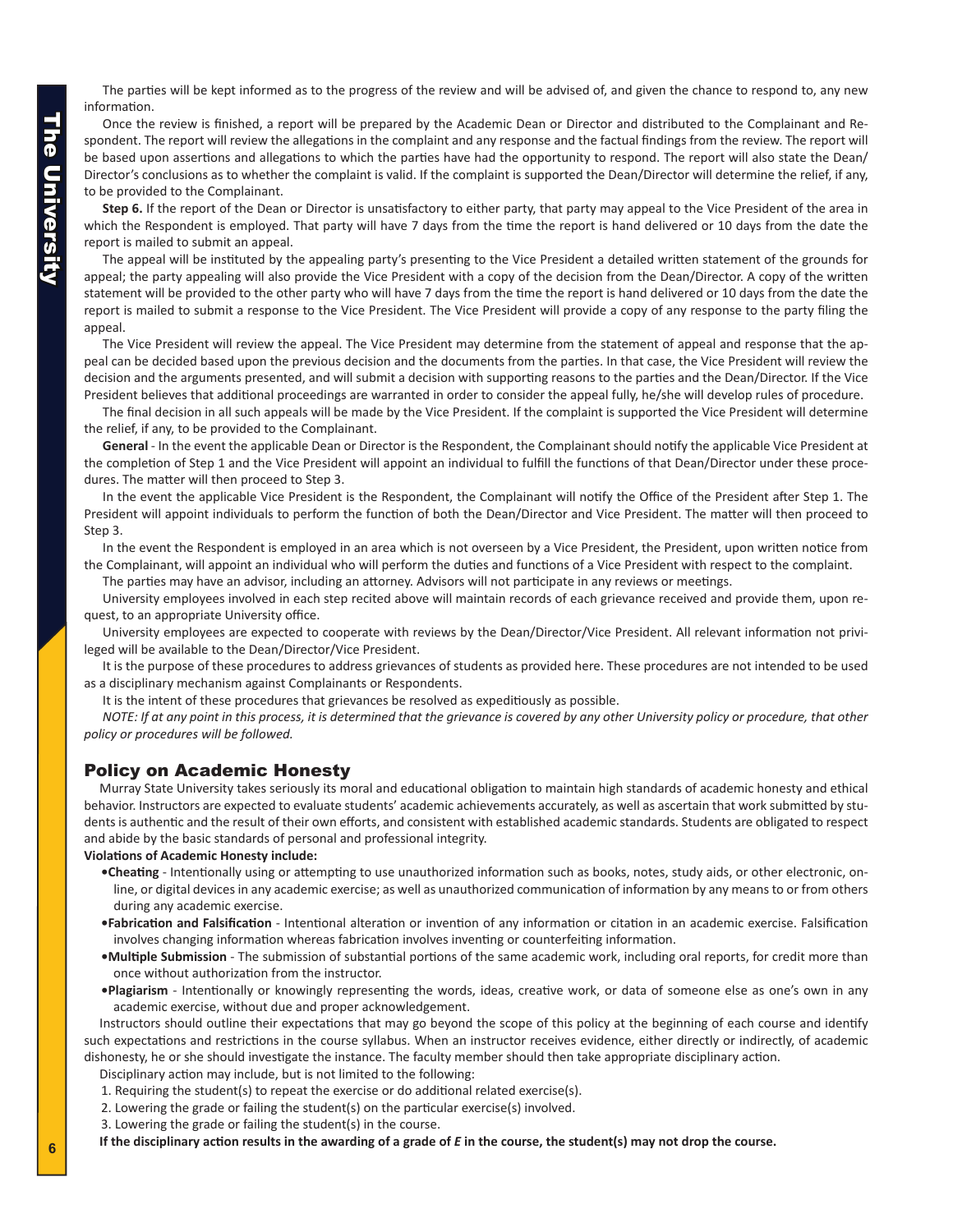Faculty reserve the right to invalidate any exercise or other evaluative measures if substantial evidence exists that the integrity of the exercise has been compromised. Faculty also reserve the right to document in the course syllabi further academic honesty policy elements related to the individual disciplines.

A student may appeal the decision of the faculty member with the department chair in writing within five working days. **Note:** If, at any point in this process, the student alleges that actions have taken place that may be in violation of the Murray State University Non-Discrimination Statement, this process must be suspended and the matter be directed to the Office of Institutional Diversity, Equity and Access. Any appeal will be forwarded to the appropriate university committee as determined by the Provost. *(Revisions adopted by Board of Regents, June 2012.)*

# Policy on Attendance

Students are expected to attend all classes in which they are enrolled for credit or audit purposes. An instructor may establish attendance policies for each class so long as they: (1) are clearly published in the course syllabus, (2) distinguish between excused and unexcused absences and (3) are consistent with university policies as outlined in this Bulletin.

Excused absences fall into two broad categories:

1. Absence due to personal illness or death in the immediate family or other extraordinary personal circumstance. Faculty may require appropriate authentication or documentation.

2. Absence due to student participation in a University Sanctioned Event in which the student serves as a representative of the institution.

University Sanctioned Events shall include those officially scheduled activities (practice and training sessions NOT included) related to intercollegiate athletics, performing groups, teams who represent the university in debate, forensics or other academic competitions, and absences occurring when a student is out of the country for a study abroad experience. Other activities and events may be added to this listing upon recommendation of the Sanctioned Events Committee and approval by the Provost. This committee shall consist of the Vice President for Student Affairs, the Director of Athletics, the Faculty Senate President, a student appointed by the President of the Student Government Association, and the Provost or his designee. The official list of approved, sanctioned activities and events shall be maintained in the Office of the Provost.

Attendance and participation in class activities is essential to success in college. Absences, for whatever purposes, can potentially undermine the shared goal of student learning. In cases where student absences are clearly unavoidable, it is essential that students and faculty alike approach the resolution of the difficulty with a clear commitment to the mutual goal of student learning.

**Responsibilities of Students:** Students missing class(es) as a result of activities covered above shall notify the instructor in writing at the beginning of the semester and, in the case of scheduled events, this notification shall not be less than one week prior to the absence. Students with excused absences are excused from class attendance but are not excused from work assigned or expected as a part of that class period. Students, in conjunction with each course instructor, are required to develop a plan for alternative assignments or the make-up of all work missed and must complete this work within a time frame mutually agreed upon with the instructor.

**Responsibilities of Faculty:** Faculty are expected to plan with students who have excused absences to develop alternatives and make-up assignments. Such alternatives are not expected to diminish faculty expectations of students, nor may they reduce opportunities for students to demonstrate performance.

**Responsibilities of Others:** Deans and department chairs share the responsibility for ensuring proper orientation of all full and parttime faculty regarding the provisions of this policy. Administrators, sponsors and coaches of various student activities share an important role in ensuring that students understand their responsibilities with respect to this aspect of student performance. Specific guidelines and procedures should be developed for each sport or activity to ensure timely communication between students and faculty. Advance lists of varsity/participating students along with schedules of away or off-campus activities or matches should be provided to students so that they, in turn, can share this information with faculty at the beginning of the semester.

**Questions and Appeals:** In the event of questions or concerns regarding the implementation of this policy in specific classroom situations, students and faculty should be guided by the following:

1. If there is a question regarding whether a specific activity is an officially sanctioned event for which terms of this policy might apply, the inquiry should be addressed to the Office of the Provost.

2. In the event a student is concerned with the implementation of this policy in a specific course, the student should try to resolve the matter by discussing it first with the instructor, then with the department chair, and if resolution is still not reached, then with the collegiate dean. If the matter is not settled through this process, the student may seek resolution through the appropriate collegiate grievance/appeal process.

3. Instances of student abuse or violation of the terms of this policy should be reported to the dean or director responsible for the sanctioned event and to the Vice President for Student Affairs.

**For absences directly related to military service or veterans affairs, see the** *Registration and Academic Records chapter.* 

# Policy on Combating Sexual Harassment

**Commitment.** Murray State University is committed to maintaining an environment free from unlawful discrimination. Consistent with this, sexual harassment will not be tolerated at Murray State University. The University will continue to educate the campus with respect to sexual harassment and will continue to provide avenues for redress when issues arise. However, it is the responsibility of all Students, Faculty, Staff, and Regents to avoid sexually harassing behaviors.

**Definitions.** Sexual harassment is a form of gender discrimination which violates state and federal law and University policy. Students and employees can be the victims, or perpetrators, of sexual harassment. Whether actions constitute sexual harassment depends upon the particular facts surrounding, and law applicable to, the situation in question. However, in general, sexual harassment may be present if there are unwelcome sexual advances, requests for sexual favors, or other verbal or physical conduct of a sexual nature and:

1. submission to such conduct is made explicitly or implicitly a term or condition of an individual's employment or participation or performance in any course, program, or activity;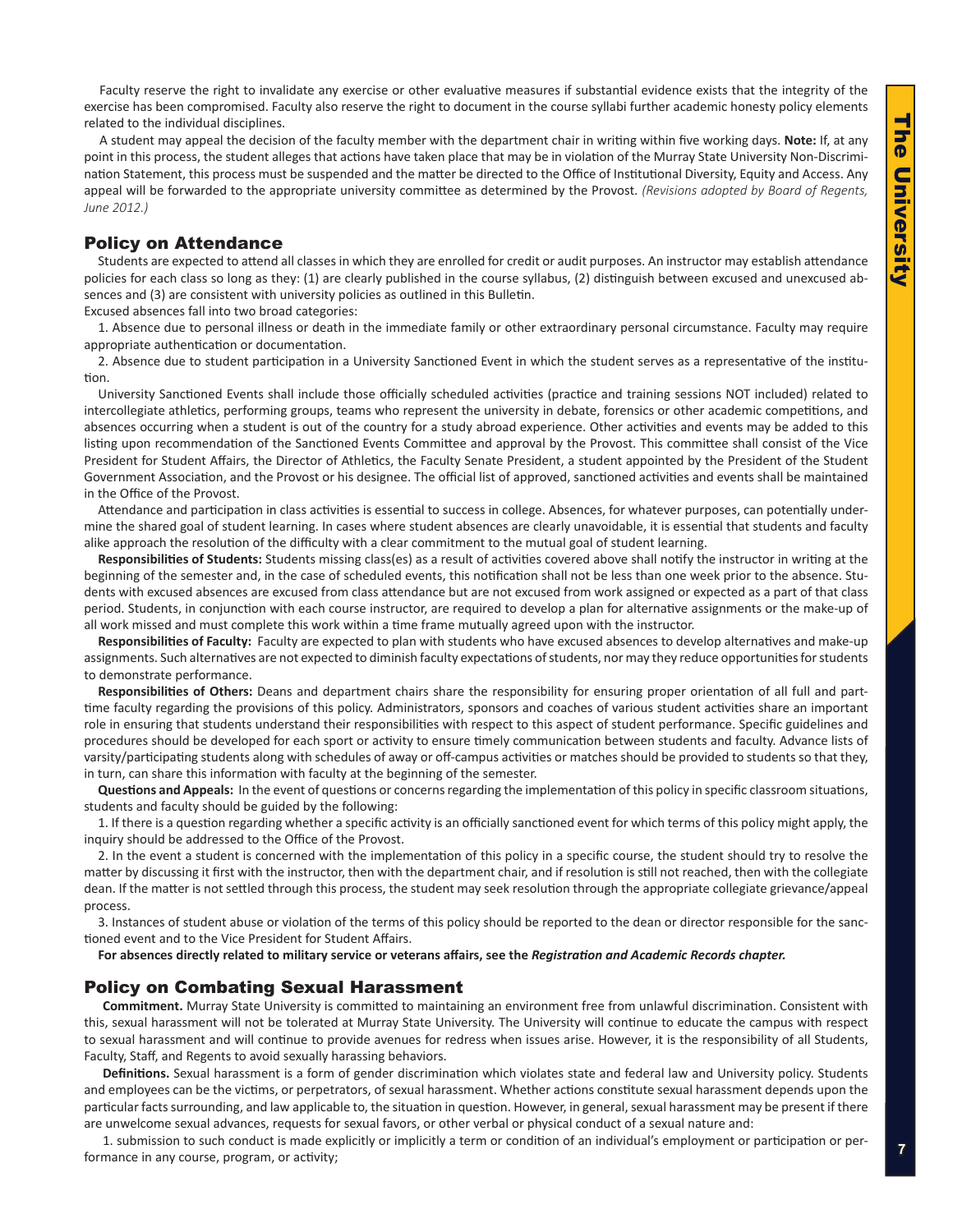2. submission to or rejection of such conduct by an individual is used as a basis for making decisions with respect to the individual's employment or participation or performance in any course, program, or activity; or

3. such conduct has the purpose or effect of unreasonably interfering with an individual's work performance or participation or performance in a course, program, or activity, or creates an intimidating, hostile, or offensive environment for work or any course, program, or activity.

Sexual harassment can occur in different relationships including that of supervisor-employee, teacher-student, and student-student. Purely voluntary personal or social relationship without any of the discriminatory effects noted above may not be sexually harassing behavior. However, Regents, administrators, faculty, and staff are strongly urged to avoid relationships of an amorous or intimate nature with individuals, such as subordinates or students, whom they supervise, have an instructional responsibility for, or have or may have the responsibility to evaluate. The existence of a power differential between the parties naturally raises the question whether the relationship is, in fact, voluntary.

Victims of sexual harassment are primarily, but not exclusively, women. Sexual harassment occurs primarily, but not exclusively, between members of opposite sexes.

Sexual harassment takes many forms. It can include sexual innuendo, suggestive or demeaning comments, insults, hostile remarks, humor and jokes about gender or gender-specific traits, requests or demands for sexual favors, threats, or suggestive gestures. It can also include touching, pinching, brushing the body, assault, or coerced or nonconsensual sexual intercourse.

**Reporting Sexually Harassing Behavior.** Murray State University encourages every member of the University community who believes he or she has been the victim of sexual harassment to report the allegations as soon as possible. Time limitations apply to the reporting of claims and the chance for remedial action may be lost by delay.

The University has formal and informal processes for resolving claims of sexual harassment. Victims of sexual harassment are encouraged to report their allegations even if they do not wish to utilize these processes. Claims of sexual harassment should be made to the following offices:

1. Claims by employees against other employees including their supervisors, and claims by students including student workers against Faculty members or other employees should be made with the Office of Institutional Diversity, Equity and Access, 103 Wells Hall, telephone number 809-270-3155.

2. Claims by a student against another student should be made to the Vice President for Student Affairs, 449 Wells Hall, 270-809-6831.

3. If the Director of the Office of Institutional Diversity, Equity and Access is the person against whom complaint is made, the report should be made to the President of the University.

4. If the complaint is against the President or a member of the Board of Regents, the report should be made to the Chair of the Board of Regents. If the complaint is against the Chair of the Board, the complaint should be made with the Vice-Chair of the Board.

5. If there is doubt about which office the allegations should be made to, or if assistance is needed with respect to a complaint, the Office of Institutional Diversity, Equity and Access should be contacted for help.

In accordance with law, there will be no retaliation against an individual making a good faith claim of sexual harassment.

**Sanctions.** Any individual charged with sexual harassment will be accorded due process in compliance with established University procedures. Sanctions for sexual harassment may range from written warning to termination (for an employee) or expulsion (for a student).

### Policy on Hazing

Murray State University recognizes that student organizations exist for the purpose of extending opportunities for education, social interaction, leadership and skill development, and personal growth beyond the classroom. Therefore, the practice of hazing pledges, associate members, initiates or members is antithetical to the purposes of registered student organizations at Murray State University and is strictly prohibited by the university. Furthermore, as of July 1986, hazing is a violation of Chap. 164 of Kentucky Revised Statutes. In pertinent part, the statute reads as follows:

**"(This statute) prohibits any action or situation which recklessly or intentionally endangers mental or physical health or involves the forced consumption of liquor or drugs for the purpose of initiation or affiliation with any organization. . . . In the case of a student or faculty violator, (violation of this statute shall result in) his suspension, expulsion, or other appropriate disciplinary action and, in the case of an organization which authorizes such conduct, (violation shall result in) recision of permission for that organization to operate on campus property. Such penalties shall be in addition to any penalty pursuant to the penal law or any other Chap. (of Kentucky Revised Statutes) to which a violator or organization may be subject."**

Specifically, on the campus of Murray State University, hazing is defined as any on-campus or off-campus activity which results in mental or physical harassment, humiliation, degradation, ridicule, shock, endangerment, physical disfigurement, excessive fatigue, danger to health, or the involuntary consumption of alcohol or drugs.

This prohibition against hazing applies equally to student organizations, individual students, faculty, and staff members, visitors to the campus, and licensees and invitees on the campus.

Any student who participates in hazing as defined above has violated the Murray State University Code of Conduct and will be subject to disciplinary action as described in the Standards in Disciplinary Proceedings of the Student Life Policies. Any organization which authorizes or permits hazing to occur has violated the policy statement on Regulation of Student Groups and will be subject to group disciplinary action as outlined in that policy.

### Policy on Intolerance

The university is committed to creating an educational environment which is free from intolerance directed toward individuals or groups and strives to create and maintain an environment that fosters respect for others. As an educational institution, the university has a mandate to address problems of a society deeply ingrained with bias and prejudice. Toward that end, the university provides educational programs and activities to create an environment in which diversity and understanding of other cultures are valued.

A. Intolerance refers to an attitude, feeling or belief wherein an individual shows contempt for other individuals or groups based on characteristics such as race, color, national origin, gender, sexual orientation or political or religious belief.